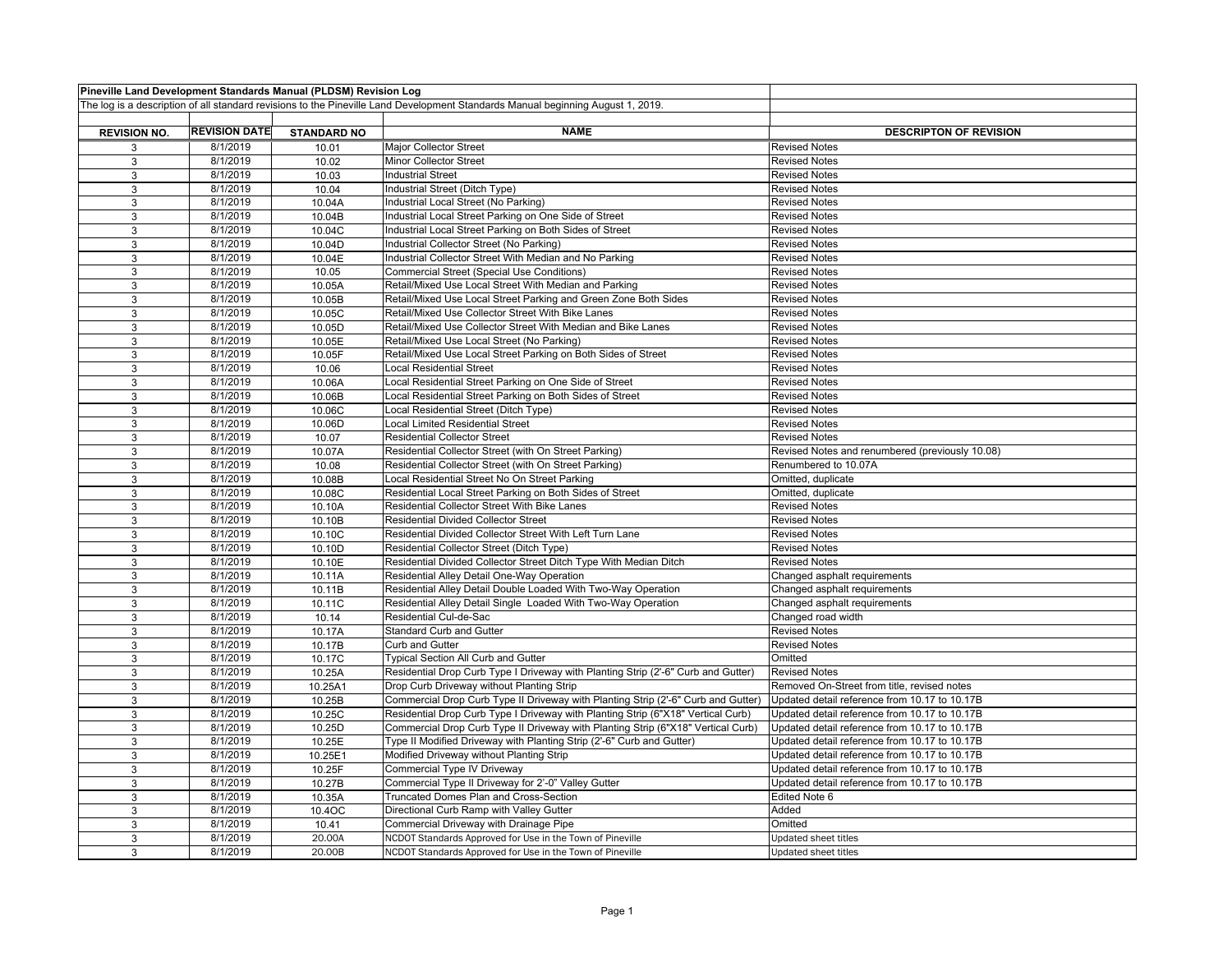| <b>REVISION NO.</b> | <b>REVISION DATE</b> | <b>STANDARD NO</b> | <b>NAME</b>                                                           | <b>DESCRIPTON OF REVISION</b>                                          |
|---------------------|----------------------|--------------------|-----------------------------------------------------------------------|------------------------------------------------------------------------|
| 3                   | 8/1/2019             | 20.00C             | NCDOT Standards Approved for Use in the Town of Pineville             | Updated sheet titles, removed reference to NCDOT STD 310.01            |
| 3                   | 8/1/2019             | 20.05A             | Slab Type Catch Basin 15" thru 38" Pipe                               | Updated reference to approved steps detail                             |
| 3                   | 8/1/2019             | 20.22              | Flared End Section 12" thru 72" Pipe                                  | Removed reference to NCDOT STD. 310.01                                 |
| 3                   | 8/1/2019             | 20.28              | Subdrain Detail                                                       | Changed reference in note 6 from CLDSM TO PLDSM                        |
| 3                   | 8/1/2019             | 21.01              | <b>Bioretention Cross-Section</b>                                     | Removed Tree                                                           |
| 3                   | 8/1/2019             | 21.03              | <b>Bioretention Energy Dissipator</b>                                 | Omitted                                                                |
| 3                   | 8/1/2019             | 21.05              | Wetpond Plan BMP Fig. 4.2.2                                           | Added Note 3                                                           |
| 3                   | 8/1/2019             | 21.10              | Wetpond Plan BMP Fig. 4.3.2                                           | Added Note 4                                                           |
| 3                   | 8/1/2019             | 21.11              | Wetpond Section BMP Fig. 4.3.2                                        | <b>Added Detail</b>                                                    |
| 3                   | 8/1/2019             | 21.12              | Wetpond Cross Sections BMP Fig. 4.3.3                                 | <b>Added Detail</b>                                                    |
| 3                   | 8/1/2019             | 21.13              | Wetland Details BMP Fig. 4.3.4                                        | Omitted                                                                |
| 3                   | 8/1/2019             | 21.14              | Wetland Planting Plan BMP Fig. 4.3.4                                  | Changed BMP Fig. reference from 4.3.5 to 4.3.4                         |
| 3                   | 8/1/2019             | 21.16              | Wetland Planting Plan BMP Fig. 4.4.2                                  | Changed BMP Fig. reference from 4.4.5 to 4.4.2, added note 2           |
| $\overline{3}$      | 8/1/2019             | 21.17              | Grass Channel BMP Fig. 4.5.2                                          | Edited Note 1, Added Note 2                                            |
| 3                   | 8/1/2019             | 21.18              | Grass Channel BMP Fig. 4.5.3                                          | <b>Added Notes</b>                                                     |
| 3                   | 8/1/2019             | 21.21              | Buffer Strip BMP Fig. 4.7.3                                           | Added Note 4 and remove 2 notes on plan view                           |
| $\overline{3}$      | 8/1/2019             | 21.23              | <b>Underground Sand Filter</b>                                        | Updated per MCLDS Manual                                               |
| $\overline{3}$      | 8/1/2019             | 21.24              | Surface Sand Filter                                                   | Updated per MCLDS Manual                                               |
| 3                   | 8/1/2019             | 30.01              | <b>Temporary Sediment Trap</b>                                        | Added Note 2                                                           |
| 3                   | 8/1/2019             | 30.03A             | Sediment Basin                                                        | Changed minimum invert elevation of emergency spillway to 1'           |
| $\overline{3}$      | 8/1/2019             | 30.06A             | <b>Temporary Silt Fence</b>                                           | Added general note 8                                                   |
| 3                   | 8/1/2019             | 30.06B             | High Hazard Temporary Silt Fence                                      | Edited general notes 1 & 4                                             |
| 3                   | 8/1/2019             | 30.06C             | Silt Fence Option 1                                                   | <b>Added Detail</b>                                                    |
| $\overline{3}$      | 8/1/2019             | 30.06D             | Silt Fence Option 2                                                   | <b>Added Detail</b>                                                    |
| 3                   | 8/1/2019             | 30.07              | Block and Gravel Stone Inlet Protection                               | Added slope and dimension                                              |
| 3                   | 8/1/2019             | 30.08              | Stone Inlet Protection                                                | Updated per MCLDS Manual                                               |
| $\overline{3}$      | 8/1/2019             | 30.10A             | Temporary Rock Check Dam                                              | Changed number from 30.10 to 30.10A, added dimension to washed stone   |
| 3                   | 8/1/2019             | 30.10B             | Temporary Rock Check Dam with Matting and Optional PAM                | <b>Added Detail</b>                                                    |
| 3                   | 8/1/2019             | 30.10C             | Temporary Wattle with Matting and Optional PAM                        | <b>Added Detail</b>                                                    |
| $\overline{3}$      | 8/1/2019             | 30.11A             | <b>Stabilized Construction Entrance</b>                               | Added depth of washed stone. Changed note 6 to reference Town.         |
| 3                   | 8/1/2019             | 30.11B             | Construction Entrance Tire Wash                                       | Added depth of washed stone                                            |
| 3                   | 8/1/2019             | 30.12              | Gravel and Rip Rap Filter Berm Basin                                  | Updated per MCLDS Manual                                               |
| $\overline{3}$      | 8/1/2019             | 30.14              | Temporary Stream Crossing                                             | Updated per MCLDS Manual                                               |
| 3                   | 8/1/2019             | 30.16              | <b>Slope Stability</b>                                                | Corrected reference to Temp. Silt Fence. Added note 2                  |
| 3                   | 8/1/2019             | 30.19              | <b>Baffle Installation</b>                                            | Updated per MCLDS Manual                                               |
| $\overline{3}$      | 8/1/2019             | 30.16              | <b>Slope Stability</b>                                                | Corrected reference to Temp. Silt Fence                                |
| 3                   | 8/1/2019             | 40.03              | Large and Small Maturing Tree Pit with Grate in Sidewalk (Plan)       | Updated references to Town from City for Tree Grate                    |
| 3                   | 8/1/2019             | 40.03A             | Large and Small Maturing Tree Pit with Grate in Sidewalk (Section A)  | Updated reference to PLDS from CLDS and updated title                  |
| 3                   | 8/1/2019             | 40.03B             | Large and Small Maturing Tree Pit with Grate in Sidewalk (Section B)  | Updated reference to PLDS from CLDS and updated title                  |
| 3                   | 8/1/2019             | 40.03C             | Large and Small Maturing Tree Pit with Grate in Sidewalk (Section C)  | Updated reference to PLDS from CLDS and updated title                  |
| 3                   | 8/1/2019             | 50.05A             | <b>Street Name Sign</b>                                               | Fixed text font to print sizes correctly                               |
| 3                   | 8/1/2019             | 50.05B             | <b>Street Name Sign</b>                                               | Fixed text font to print sizes correctly                               |
| 3                   | 8/1/2019             | 50.07A             | Dead End Street Barricade                                             | Update post bolt note                                                  |
| 3                   | 8/1/2019             | 50.08A             | End of Roadway Marker                                                 | Updated reference to note 3                                            |
| 3                   | 8/1/2019             | 50.09A             | <b>Parking Standards</b>                                              | Removed incorrect detail reference                                     |
| 3                   | 8/1/2019             | 50.10B             | Supplemental Van Accessible Sign (R7-8P)                              | Updated detail title to match index, updated references & dimensions   |
| 3                   | 8/1/2019             | 50.11              | Signage and Pavement Markings at Roundabout                           | Updated detail reference in notes                                      |
| 3                   | 8/1/2019             | 50.21              | Wave Rack for Bicycle Parking                                         | Removed stray note                                                     |
| 3                   | 8/1/2019             | 60.04              | Street/Parking Lot/Residential Driveway Overlay of Ex. Conc. Pavement | Removed extra word "Pavement"                                          |
| 3                   | 8/1/2019             | 60.17              | Tree Pit - Non-Compacted Root Zone Under Pavers                       | Added 12" Min, text for dimension                                      |
|                     |                      |                    |                                                                       |                                                                        |
| $\overline{4}$      | 2/29/2020            |                    | 10.01 through 10.10E Street Typical Sections                          | Added reference to sidewalk base in Key                                |
| 4                   | 2/29/2020            | 10.06D             | Local Limited Residential Street                                      | Corrected key referring to curb type-changed from 2'-6 to 2'-0" Valley |
| 4                   | 2/29/2020            | 10.22              | Concrete sidewalk                                                     | <b>Added General Note 9</b>                                            |
| $\overline{4}$      | 2/29/2020            | 50.05A             | <b>Street Name Sign</b>                                               | Added text (NCDOT Maintained Streets) to title                         |
|                     |                      |                    |                                                                       |                                                                        |